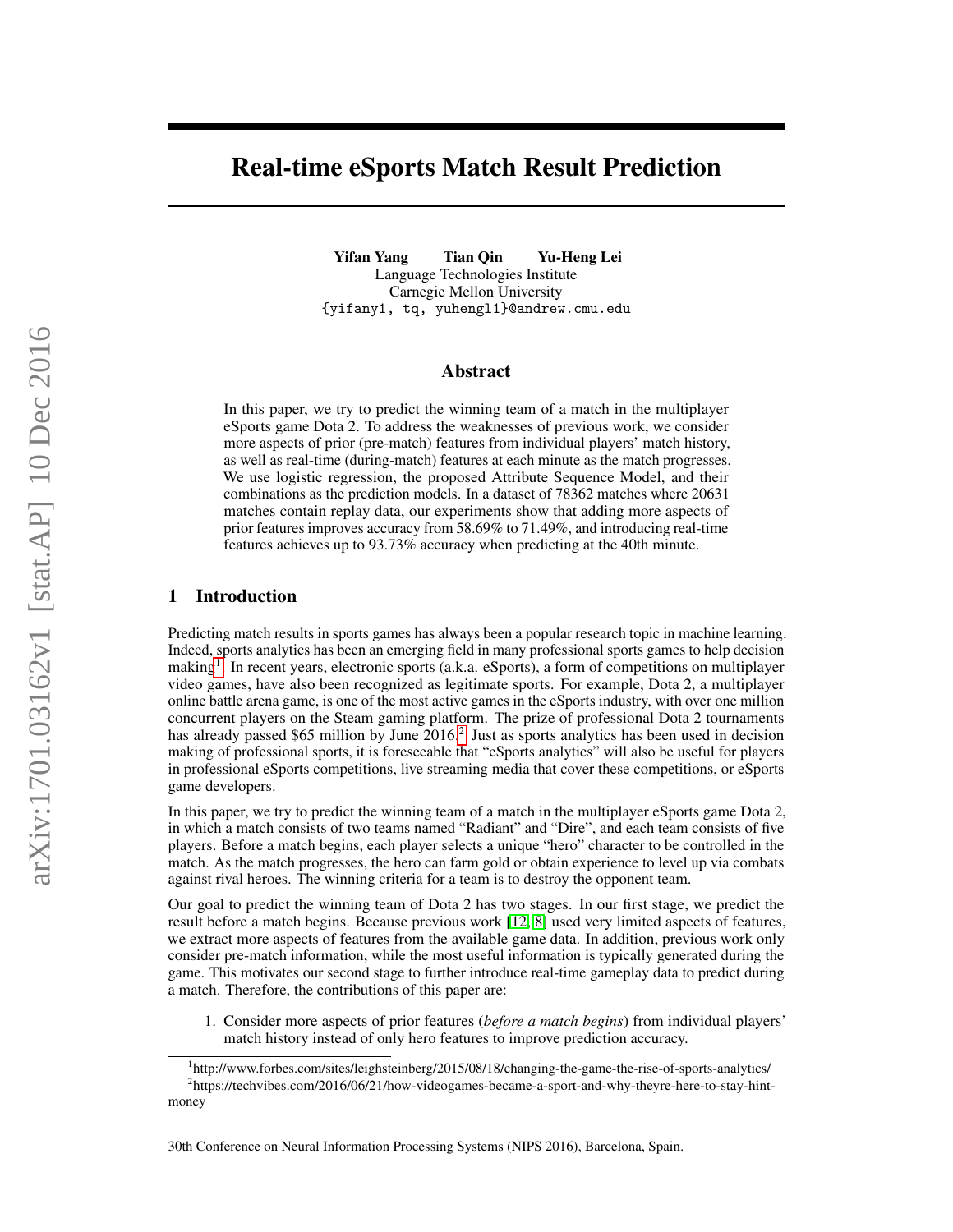

<span id="page-1-0"></span>Figure 1: The winning probability of Radiant team in an example Dota 2 match at each minute predicted by our system. In the beginning of the match, prior information (history data) predicts that the Radiant team has an advantage. However, starting from the 5th minute, real-time information (gameplay data) gains more influence and predicts that the Dire team will reverse the match. In this example, our system is able to achieve nearly 100% confidence at as early as the 7th minute, long before the match ends.

2. Consider real-time gameplay features (*during a match*) to predict the winning team as the match progresses (e.g. predicting at each 1-minute interval).

In this paper, the information before a match begins is referred to as *prior* information, and the information during a match is referred to as *real-time* information. Figure [1](#page-1-0) illustrates an example Dota 2 match predicted by our system. The winning probabilities of both teams are estimated at each minute as the match progresses. At the 0th minute when only prior information is available, our system predicts that the Radiant team has an advantage. However, starting from the 5th minute when real-time information gains more influence, it predicts that the Dire team will reverse the match.

# 2 Related Work

There have been numerous efforts on predicting the winning team of a match in different kinds of sports. [\[3\]](#page-8-2) proposed a novel probabilistic framework using context information to predict tennis and StarCraft II match results. [\[5\]](#page-8-3) used a Bayesian network with subjective variables on football games. [\[7\]](#page-8-4) used the ELO rating system to derive covariates for prediction models. [\[2\]](#page-8-5) used collaborative filtering to predict cases without enough history data.

As for eSports matches, [\[6\]](#page-8-6) used zone changes, distribution of team members, and time series clustering to investigate spatio-temporal behavior. [\[9\]](#page-8-7) focused on classifying hero positional role and hero identifier based on play style and performance. [\[13\]](#page-8-8) worked on discovering patterns in combat tactics of Dota 2. [\[1\]](#page-8-9) trained a neural network to find optimal jungling routes in Dota 2.

Some previous work also tried to predict eSports match results. [\[10\]](#page-8-10) clustered player behavior and learned the optimal team composition. Then it used team composition-based features to predict the outcome of the game League of Legends. [\[11\]](#page-8-11) predicted the outcome of Dota 2 with topological measures, which are the areas of polygons described by the players, inertia, diameter, distance to the base. [\[4\]](#page-8-12) used logistic regression and k-nearest neighbors to recommend hero selections that would maximize team winning probability against the opponent team. [\[12,](#page-8-0) [8\]](#page-8-1) used logistic regression or random forests to predict the winning team of Dota 2. However, the features used in previous work are only hero selection and/or hero winning rates, which are from very limited aspects of the available game data. In addition, the information from the real-time gameplay is entirely ignored. Therefore, an important part of this paper is to expand the feature set that will address these weaknesses.

# 3 Dataset

For prior information, we use Dota 2 API<sup>[3](#page-1-1)</sup> to crawl 78362 matches participated by 19790 players with 'very high' skill level<sup>[4](#page-1-2)</sup>. Mean and standard deviation of match duration are 37.75 minutes and 10.42 minutes respectively, which are consistent with real Dota 2 scenario. It is worth noting that the

<span id="page-1-1"></span><sup>&</sup>lt;sup>3</sup>dota2api: wrapper and parser, https://github.com/joshuaduffy/dota2api

<span id="page-1-2"></span><sup>4</sup>Matches with very high skill level result in fewer random factors and more resemble professional matches.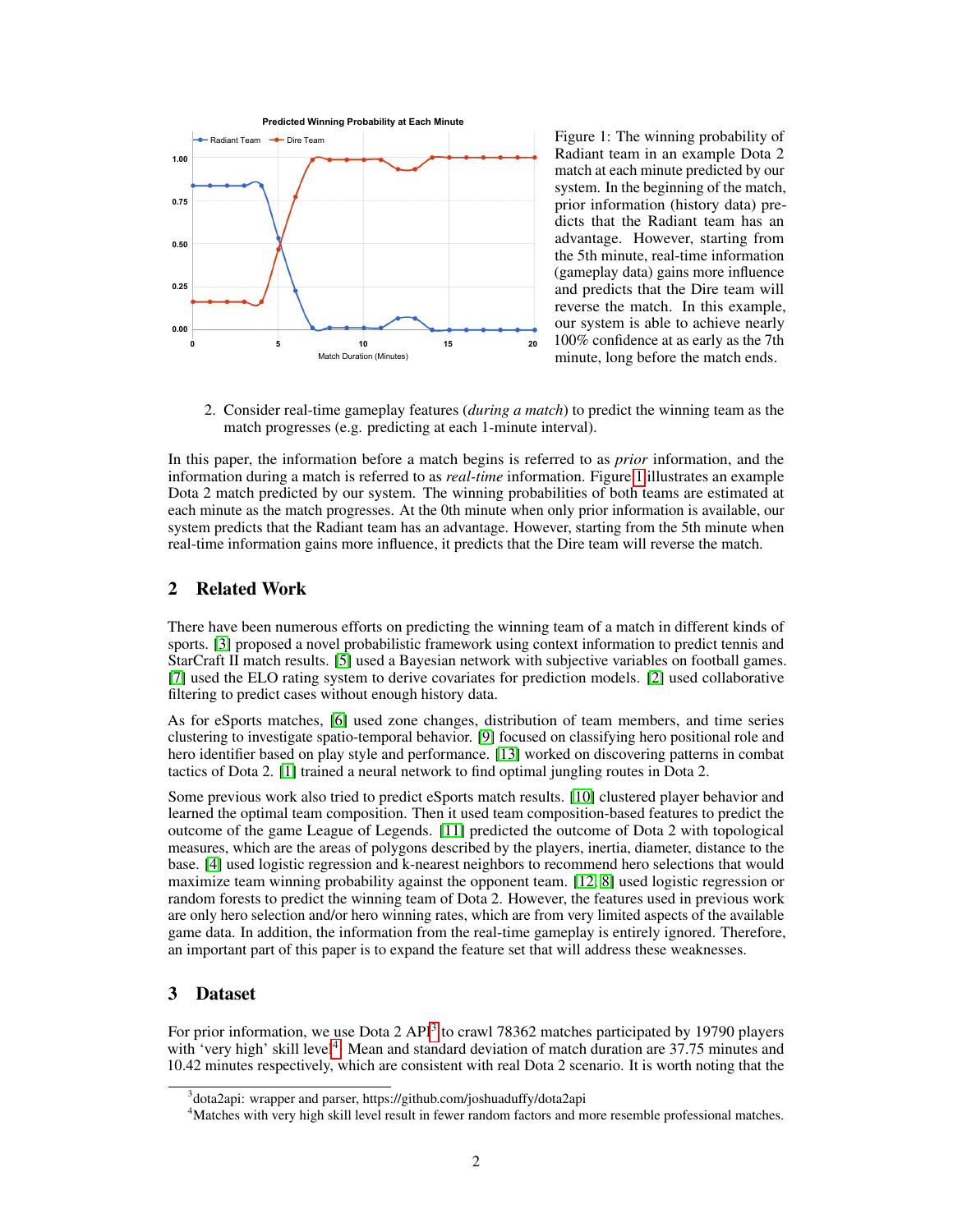match data in previous work [\[12,](#page-8-0) [4,](#page-8-12) [8\]](#page-8-1) had much shorter duration (mean is ranged between 23 and 30 minutes) and would lead to more biased prediction results.

Each match contains the winning team, players' account IDs and corresponding hero IDs. In addition, we use other 3rd party APIs to collect statistics of heroes and players. Heroes' data can be obtained from HeroStats API<sup>[5](#page-2-0)</sup>. It contains numerous statistics associated with each hero's abilities such as strength, agility, and intelligence.

Player's ability (i.e. match history) plays a major role to the outcome of prediction. Opendota API<sup>[6](#page-2-1)</sup> provides a player's statistics, which can be treated as prior knowledge of the player's skill level before a match begins. For example, Dota 2 uses Matchmaking Rating  $(MMR)^7$  $(MMR)^7$  as the official ranking score, which estimates the skill level of a player. We could also access a player's match history. Through the past match records, we can know the skill level of a player when they choose a particular hero.

For real-time information, we use Opendota API to collect match replay data such as gold, experience and deaths for all players at each minute. Since not all matches have replays available online, only 20631 out of 78362 matches contain gameplay information in our dataset.

# 4 Features

# <span id="page-2-4"></span>4.1 Prior Features

Feature engineering plays a major role in this paper. Domain knowledge is leveraged to extract useful features from the data. Using the collected data, we categorize the extracted features of the prior knowledge into three types: hero, player, and hero-player combined features. For each match, we obtain features from 10 players in the two opponent teams (Radiant and Dire), and combine them into a single feature vector with Radiant team's feature values in the front half. Sometimes, a player's statistics can not be accessed if they set their account profile private. In this case, we replace missing feature values with corresponding mean values. Furthermore, we filter matches to guarantee that there are at most two missing players in each match.

**Hero Feature.** Hero feature  $x_h$  contains three parts: hero selection, hero attributes, and hero winning rate. Hero selection is binary one-hot encoding indicating which heroes are selected for each team in a match. At the time of writing, there are 113 heroes in the Dota 2. We define the hero selection part as a 113 heroes  $\times$  2 teams = 226-dimensional vector. Hero selection is the only feature implemented in two previous works [\[12,](#page-8-0) [4\]](#page-8-12).

Hero attributes are 26 manually chosen statistics associated with each hero's abilities such as strength, agility, and intelligence. We use a 260-dimensional vector to represent the 10 selected heroes' 26 attributes.

Moreover, we calculate the radiant winning rate of a hero against another hero in all history matches. So for each match, there will be 5 Radiant heroes  $\times$  5 Dire heroes = 25 rival hero combinations.

Finally, we concatenate the three parts into a  $226 + 260 + 25 = 511$ -dimensional hero feature vector  $x<sub>b</sub>$ . Note that all parts of the hero feature are based on global statistics from all players, independent of the current players' match history.

**Player Feature.** Player feature  $x_p$  contains the skills and ranking information about the 10 players. We define player feature  $x_p$  as a 20-dimensional vector to represent the current 10 players by their MMR scores and MMR percentiles<sup>[8](#page-2-3)</sup>.

Hero-player Combined Feature. Hero-player combined feature  $\mathbf{x}_{hp}$  contains 8 statistics about the 10 players when they choose the current heroes. The statistics include the winning rate when using this hero, mean experience, mean gold gained per minute, and mean number of deaths per minute. We define hero-play combined feature  $\mathbf{x}_{hp}$  as a 80-dimensional vector to represent 10 players' 8 statistics when choosing the respective heroes for each match. Figure [2](#page-3-0) shows the winning rates of

<sup>8</sup> For a visualization of the MMR distribution and percentiles among more than one million players, see https://www.opendota.com/distributions

<span id="page-2-0"></span><sup>5</sup>HeroStats API,<http://herostats.io/>

<span id="page-2-1"></span><sup>6</sup>OpenDota API,<http://docs.opendota.com/>

<span id="page-2-3"></span><span id="page-2-2"></span><sup>7</sup>How Dota 2 MMR Works – A Detail Guide, http://www.dotainternational.com/how-dota-2-mmr-works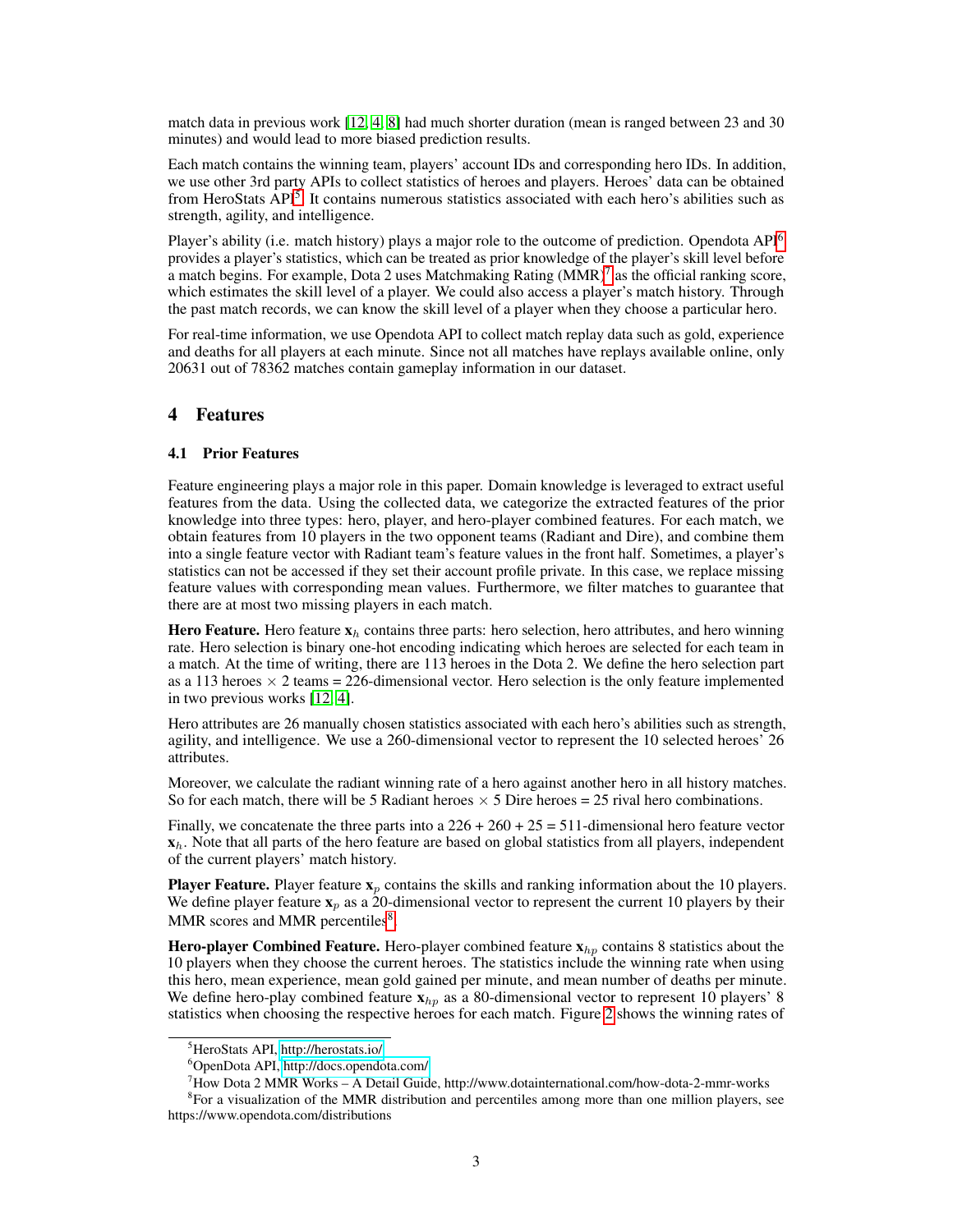two example players when choosing different heroes. We can see that player A and player B are good at different heroes with a large variance in winning rates. Such property cannot be captured by hero feature alone since it is averaged over all levels of players. Similarly, player feature alone is not enough since it doesn't distinguish player's performance over different heroes.



Gold — Xp 15000 10000 5000  $\mathbf{C}$  $-5000$ 10 20 30 Minute

<span id="page-3-0"></span>Figure 2: Winning rates of two example players when choosing different heroes.

<span id="page-3-1"></span>Figure 3: Gold and experience difference between the two teams (Radiant minus Dire) at each minute of one particular match.

#### <span id="page-3-2"></span>4.2 Real-time Features

Each team's real-time information can be represented by averaging the five players' gold, experience and deaths at each minute. Then we take the difference between the two teams (Radiant minus Dire) as our feature. Figure [3](#page-3-1) illustrates the gold and experience features of one particular match. If a match has T minutes, then the real-time feature for this match will have  $3 \times T$  dimensions.

## 5 Models

The goal of this paper is to predict the winning team before a match begins (using prior information) and during a match (using real-time information). We refer to these two parts as prior modeling and real-time modeling. In this section, we first introduce how we separately model the prior part and the real-time part. Then we propose two methods to combine prior modeling and real-time modeling.

#### 5.1 Prior Modeling

For predicting match results before a match begins, we explore the effectiveness of two classifiers: logistic regression (LR) and neural network. Input to the classifiers are the three categories of prior features explained in Section [4.1:](#page-2-4) hero feature, player feature, and hero-player combined feature.

### 5.2 Real-time Modeling

As game progresses, we are able to observe more data related to the performance of each team. In this section, we proposed two methods to model the three time series data (Section [4.2\)](#page-3-2) obtained during the match.

One intuitive method is to slice time-series data by sliding window and train a LR. For example, we can slice time-series data by 5-minute windows. The LR is trained using all matches' 5-minutewindow time series data (convoluted in time domain). When making a prediction at time  $t$ , we feed time-series data at time  $t - 5, t - 4, ..., t - 1$  as features into the LR.

As the second method, we build a generative model called Attribute Sequence Model (ASM). This model aims to capture the trend of time-series data by explicitly modeling its transition probability in a discrete state space. See Figure [4](#page-4-0) for its plate notation.

Here  $Y_r$  denotes which team wins the game.  $Y_r = 1$  if Radiant wins and  $Y_r = 0$  otherwise. X, U, V are the three time-series data, with  $X_t$ ,  $U_t$ ,  $V_t$  represents respectively the deaths, gold and experience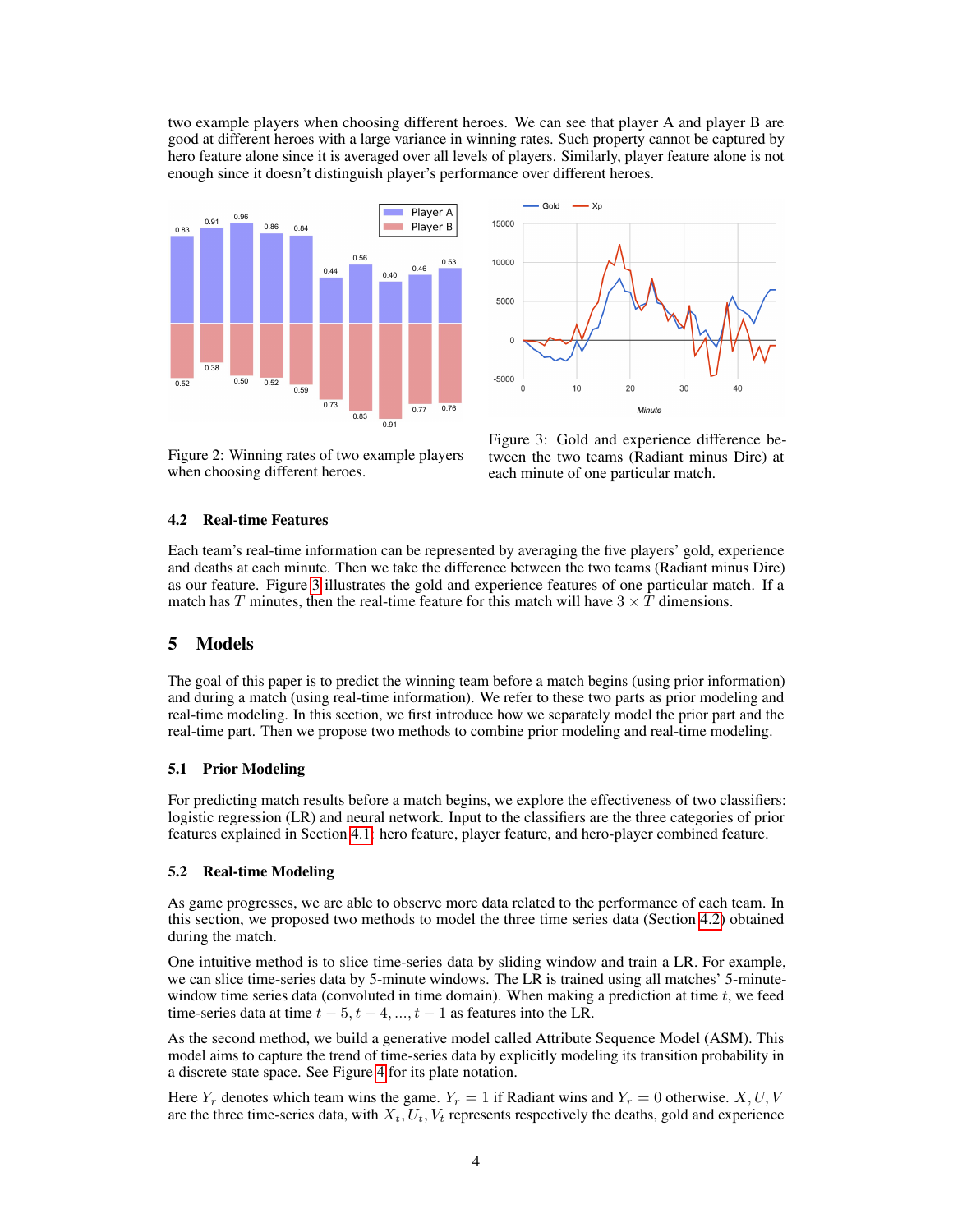at time t. Note that here we construct the value of  $X_t, U_t, V_t$  as the difference of two teams. For example if at time t Radiant team has mean experience 2000 and Dire team has mean experience 1000, then  $V_t = 2000 - 1000$ . Further, we discretize X, U, V into bins and assign a discrete bin number to  $X_t$ ,  $U_t$ ,  $V_t$  rather than the real value. For example, experience 1000 falls into the  $8^{th}$  bin thus we set  $V_t = 8$ . In practice, we divide deaths, gold and experience into 24 bins. Therefore  $X_t, U_t, V_t$  can have integer values 0-23.

The generative process of ASM is as follows: First  $Y_r$  is sampled to determine which team is going to win. Then at each time t,  $X_t$ ,  $U_t$ ,  $V_t$  are sampled independently based on their previous value  $X_{t-1}, U_{t-1}, V_{t-1}$  and  $Y_r$ . The training process of ASM involves learning transition probability  $P(X_t|X_{t-1}, Y_r)$ ,  $P(U_t|U_{t-1}, Y_r)$  and  $P(V_t|V_{t-1}, Y_r)$ , which are estimated by Maximum Likelihood Estimation.



<span id="page-4-0"></span>Figure 4: Plate notation of the Attribute Sequence Model (ASM).

<span id="page-4-1"></span>Figure 5: Learned transition probability for the gold time-series data.

Figure [5](#page-4-1) is the visualization of the learned transition probability for gold time-series data. X-axis and Y-axis are bin numbers. The larger the bin number is, the larger the value it represents. Light color represents larger probability. Transition probability can be interpreted as the trend of time-series data under different conditions. For instance, when  $Y = 1$  which means Radiant is going to win the game, U (Radiant's gold minus Dire's gold) is more likely to transit from a smaller value to a larger value. When  $Y = 0$ , it is the opposite.

The prediction process of the ASM model is as follows: if we want to make prediction at time t, we use the previous 5 minutes' data  $D = \{X_{t-5}, ..., X_{t-1}, U_{t-5}, ..., U_{t-1}, V_{t-5}, ..., V_{t-1}\}\$ and calculate the posterior probability  $P(Y_r = y | D)$ , on which our prediction is based.

### <span id="page-4-2"></span>5.3 Prior and Real-time Combined Modeling

To build an accurate prediction model, we need to take into account both prior information and real-time information. In this section we propose two methods to combined prior modeling and real-time modeling together.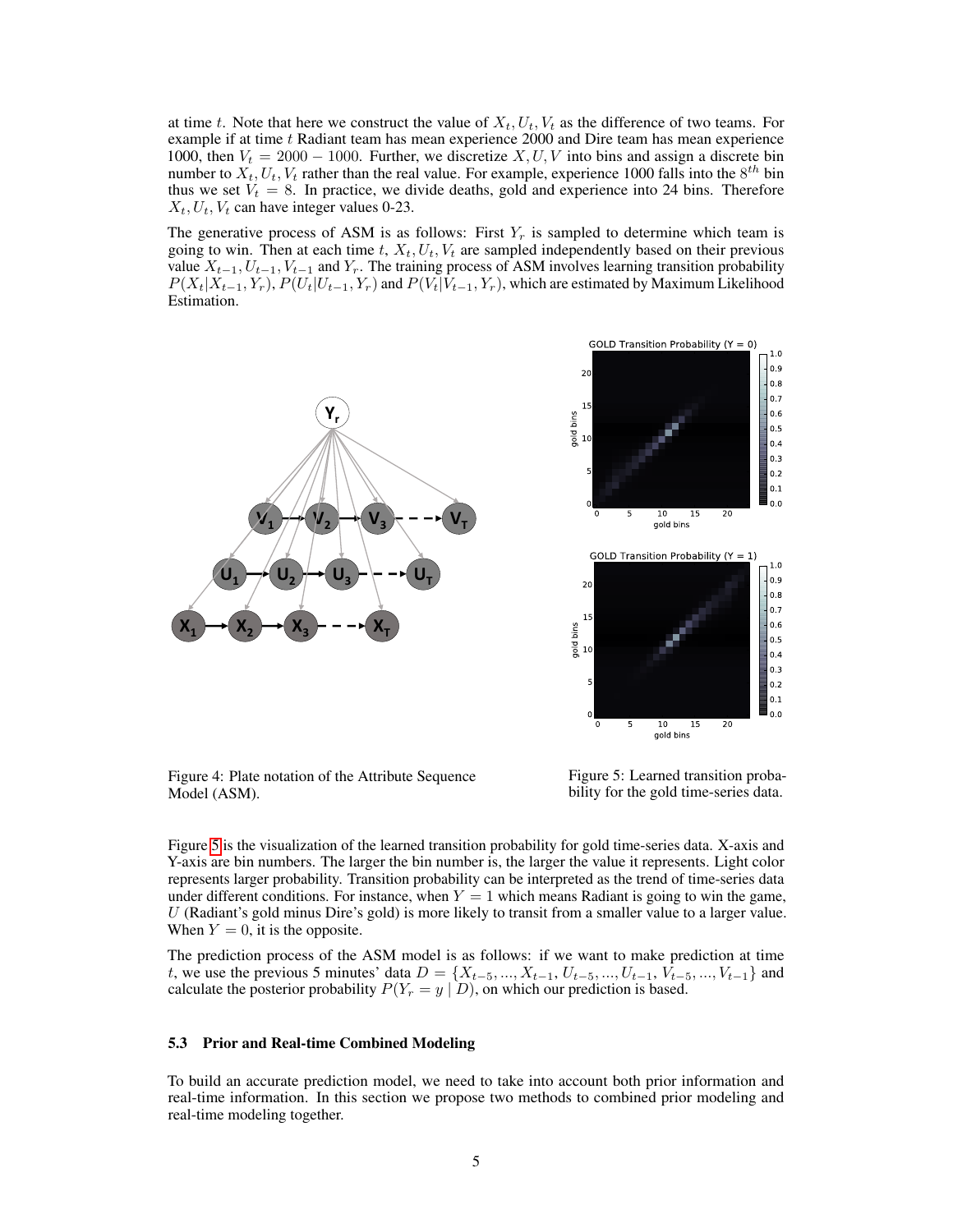In method 1, we concatenate the 5-minutes-window time-series features with prior features and train a LR. In method 2 we train a new LR on top of the output of prior LR  $(Y_n)$  and the output of the real-time ASM model  $(Y_r)$ .

# 6 Experiments

We split matches into training and testing dataset with ratio of 9:1. All feature values are normalized to zero mean and unit variance. When obtaining statistics from match history, we exclude matches in the test dataset. Hyper-parameters for LR and neural network are searched via 10-fold cross-validation on training data set. Table [1](#page-5-0) is the cross-validation result on selecting hidden size and activation for two-layer neural network. In the end, we using LR with L2 regularization of 1e-6 and two-layer neural network with hidden size of 64 and sigmoid activation. Both classifiers were implemented with Keras<sup>[9](#page-5-1)</sup> library.

<span id="page-5-0"></span>Table 1: Cross-validation accuracy on two-layer neural network for hidden size and activation

|         | 32     | 64        | 128    |
|---------|--------|-----------|--------|
| Sigmoid | 70.48% | $70.79\%$ | 70.68% |
| Relu    | 69.06% | 69.08%    | 68.65% |
| Tanh    | 69.39% | 70.04%    | 69.39% |

# <span id="page-5-3"></span>6.1 Prediction Using Only Prior Information

We compare prediction accuracy with different prior feature combinations by various methods, including two previous works, our logistic regression and neural network. [\[4\]](#page-8-12) trained logistic regression based on only hero selection. [\[8\]](#page-8-1) further added hero against hero winning rate and trained with random forest. We train their features using LR on our dataset.

As can be seen from Table [2,](#page-5-2) using all features (Hero + Player + Hero-player) achieves the highest prediction accuracy 71.49%, which outperforms the two previous works by more than 10% because they used only subsets of our prior features. Although both previous works claimed to have achieved over 70% prediction accuracy, their data had much shorter average match duration (between 23 to 30 minutes) that does not reflect the real distribution in the Dota 2 game. Section [7.1](#page-6-0) further discusses the effect of match duration on prior prediction.

Furthermore, hero-player combined feature is the single most informative feature, achieving 69.90% prediction accuracy by itself. For example, it includes individual player's performance over different heroes (Figure [2\)](#page-3-0), which is proven to be a key factor in winning a match.

|                     | Hero   | <b>Player</b> | <b>Hero-Player</b> | Hero + Player + Hero-Player |
|---------------------|--------|---------------|--------------------|-----------------------------|
| Conley et al. [4]   | 58.79% | N/A           | N/A                | N/A                         |
| Kinkade et al. [8]  | 58.69% | N/A           | N/A                | N/A                         |
| Logistic Regression | 60.07% | 55.77%        | 69.90%             | 71.49%                      |
| Neural Network      | 59.53% | 56.39%        | 69.71%             | 70.46%                      |

<span id="page-5-2"></span>Table 2: Prediction accuracy with different prior feature combinations by various methods.

## 6.2 Prediction Using Both Prior and Real-time Information

In Figure [6,](#page-6-1) we compare all the proposed methods in terms of their accuracy when we make prediction at every 5 minutes. The green horizontal line is training LR using only prior features, which serves the baseline of our real-time modeling. The red dashed line is training LR using only real-time features and red solid line is training LR using both prior and real-time features (Section [5.3](#page-4-2) method 1). The blue dashed line is the real-time prediction made by ASM model, and the blue solid line is the combination of ASM model and LR (Section [5.3](#page-4-2) method 2). Three observations can be drawn from these experiments.

<span id="page-5-1"></span><sup>&</sup>lt;sup>9</sup>Keras: Deep Learning library for TensorFlow and Theano, https://github.com/fchollet/keras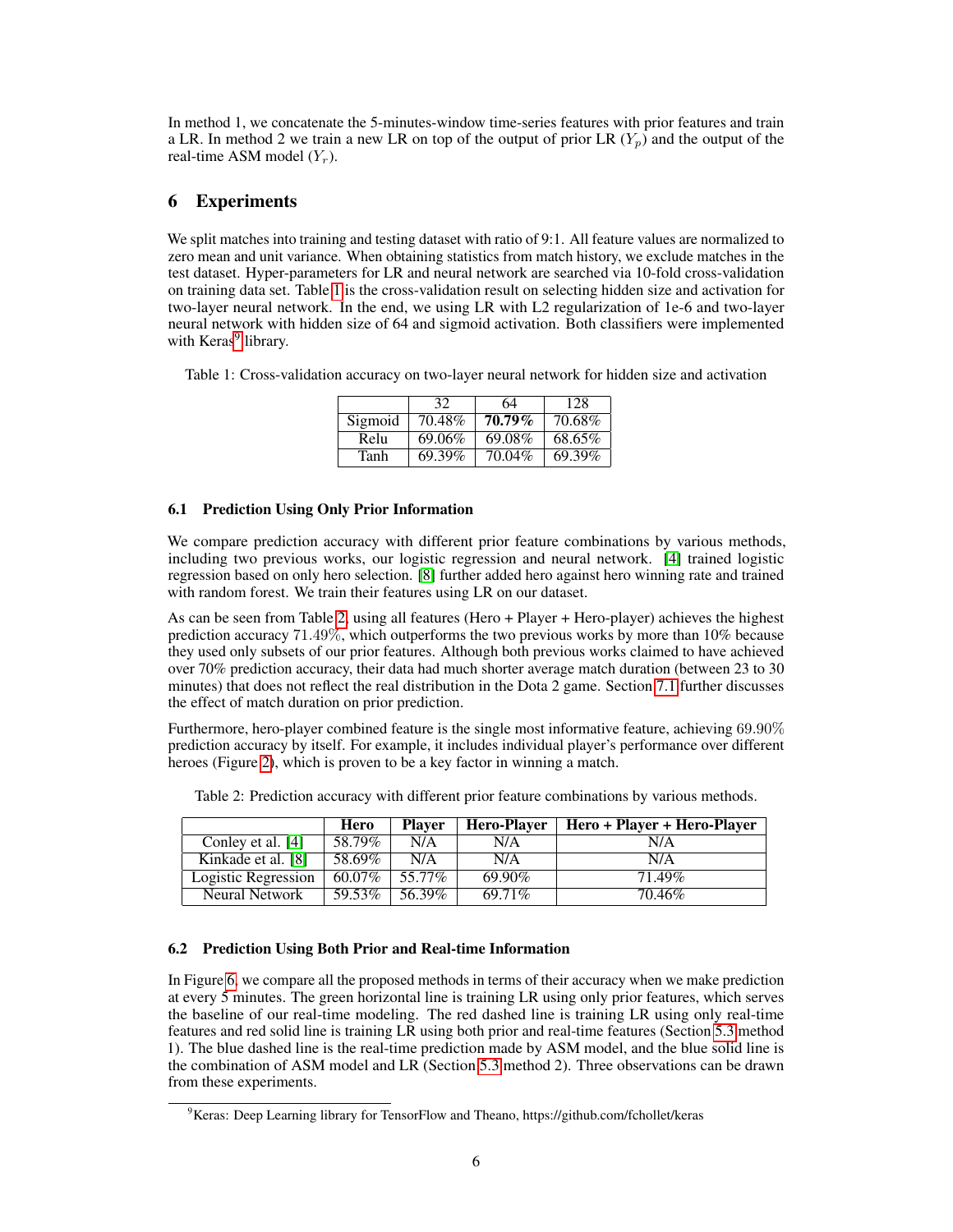

<span id="page-6-1"></span>Figure 6: Prediction accuracy plot using different models and features. The horizontal axis is the specific minute when prediction is made. Real-time predictions use previous 5 minutes of data.

- 1. Sufficient real-time information greatly improves prediction accuracy over baseline (green line). In our experiments, all four real-time models (blue lines and red lines) achieve better accuracy when fed with real-time information longer than 15 minutes. When predicting at the 40th minutes, accuracy achieves as high as 93.73%, in spark contrast to the 69% accuracy when we only use prior feature to predict at the 40th minute (Figure [7\)](#page-7-0).
- 2. Real-time features become more and more informative than prior features when make prediction at later stage of a match. Notice that the gap between blue solid line and blue dashed line is diminishing. The same happens to red solid line and red dashed line. This suggests that at later stage of a match teams' real-time performance determine the winning side. Prior features lose prediction power as match lasts longer.
- 3. The ASM approach (blue solid) performs better than LR (red solid) when using real-time features less than 20 minutes. This is probably because at the early stage of a match each team's performance is similar. At this stage it's more important to model the trend of performance rather its current value. ASM model explicitly models the transition probability of the three time-series data which encodes the trend of each team's performance, therefore it outperforms LR at this period.

# 7 Discussion and Analysis

# <span id="page-6-0"></span>7.1 Effect of Match Duration on Prior Prediction

We conduct error analysis to examine the possible cause of wrong predictions when using only prior information (Section [6.1\)](#page-5-3). Figure [7](#page-7-0) shows the effect of different match duration on prediction accuracy. In general, as matches last longer, accuracy drops and the matches become more unpredictable. For matches longer than 55 minutes, only less than 65% accuracy is achieved. This phenomenon is likely due to the fact that as the match progresses, prior information (such as hero selection) is of less importance in its contribution to the final match result. Instead, it is the real-time gameplay information (such as how quickly each hero gains experience) that will give more clues to the final match result. In fact, this hypothesis is also a motivation to introduce real-time gameplay features in our feature set.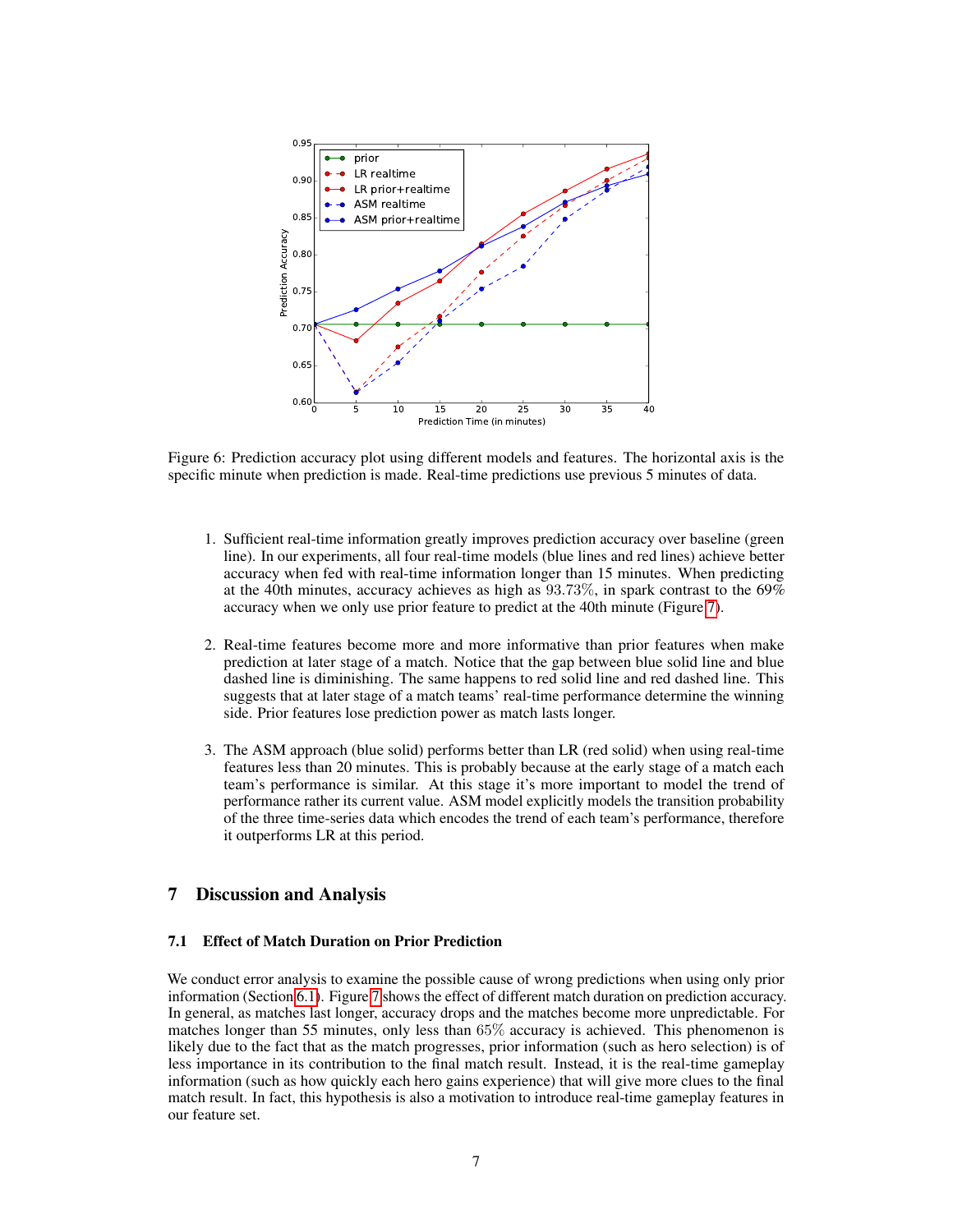

<span id="page-7-0"></span>Figure 7: Prediction accuracy using only prior information for different match duration.



<span id="page-7-1"></span>Figure 8: Prediction accuracy plot for LR and Time-specific LR.

#### 7.2 Time-specific Logistic Regression

In previous section, we train one LR with 5-minutes-window time-series features. In a match, the model will use multiple 5-minutes-window time-series features starting at different minute. Merging different windows together will lose time-specific information. For example, gaining 1000 gold from 35 minute to 40 minute have different effect comparing to that from 5 minute to 10 minute. Therefore, one way to improve the previous LR is that we train multiple LR. Each LR is trained by time-series features from the same 5-minutes-window. Figure [8](#page-7-1) shows that this time-specific model (Blue solid line) outperforms previous LR (Red solid line) in most time.

#### <span id="page-7-2"></span>7.3 Assumptions of ASM Model

Here we discuss certain assumptions made in building the ASM model that may be untrue. The ASM model assumes independence of the three time-series. However, we observe strong correlation between them. For example, gold and deaths are highly negatively correlated because in the settings of Dota 2, deaths lead to lost of gold. Also we assume bigram-like transition. These two assumptions are made primarily to reduce model parameters and make it more generalizable. If there are more training data, these two assumptions can be relaxed.

Another important assumption is that for every match, we assume its winning side  $Y_r$  remains unchanged throughout the match. In reality, however, it could be for example that Radiant team is about to win during the first half of the game but in the end Radiant loses because it makes an unforeseeable mistake during the second half. The problem is that in the training data we can only observe the final winning side but not the intermediate winning tendency. One possible workaround is to approximate the intermediate winning tendency by features, but we don't explore it in this paper.

# 8 Conclusion and Future Work

In this paper, we predict the winning team of a match in the multiplayer eSports game Dota 2. To address the weaknesses of previous work, we construct a feature set which covers more aspects including hero, player, and hero-player combination as prior features (before a match begins), and the team differences of gold, experience, and deaths at each minute as real-time features (during a match). We explored the effectiveness of LR, the proposed Attribute Sequence Model and their combinations in such prediction problem. Experiment results show that prior features' prediction power drops as the match lasts longer, which is successfully solved by modeling real-time time-series data. We also show that training time-specific LR further improves prediction accuracy by taking into account time heterogeneity.

Future work includes modeling intermediate winning tendency (Section [7.3\)](#page-7-2) which is a more accurate indicator of game status than final result. Also, more replay data should be used in the real-time modeling, such as hero locations, equipment and major battle events. Lastly, it would be interesting to develop a system that takes in a public match id and automatically visualize the predicted winning probability in realtime.